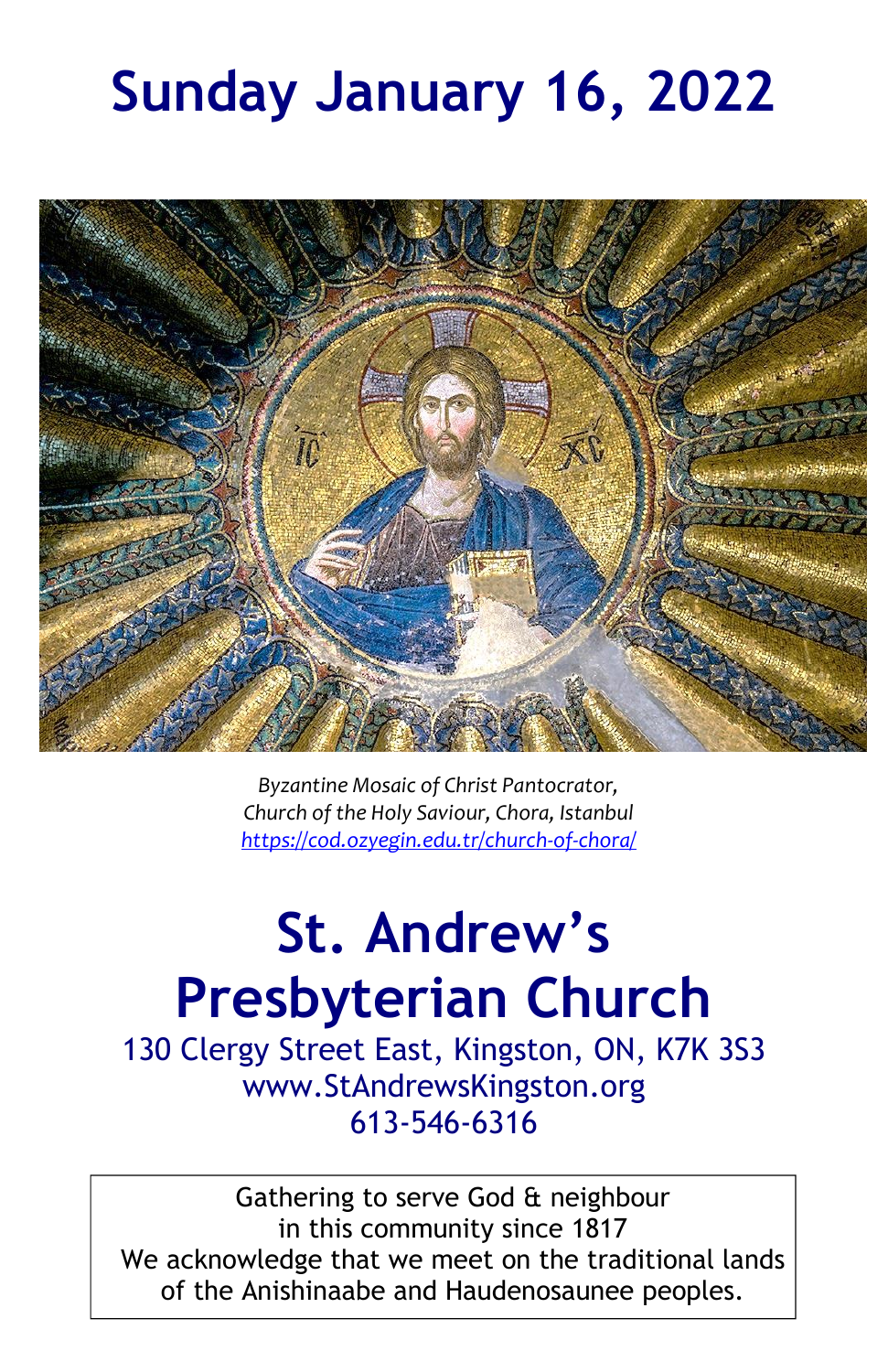## *ORDER OF SERVICE*

| <b>Preludes</b>                                             | Noël                                             | Pierre Dandrieu                            |     |
|-------------------------------------------------------------|--------------------------------------------------|--------------------------------------------|-----|
|                                                             | The Journey to Bethlehem                         | N. Lebègue                                 |     |
|                                                             | The star proclaims the King is here Pachelbel    |                                            |     |
| <b>Entry of the Bible</b>                                   |                                                  |                                            |     |
| <b>Call to Worship</b>                                      |                                                  |                                            |     |
| <b>Hymn</b>                                                 | Immortal, invisible, God only wise.              |                                            | 290 |
|                                                             | most blessed, most glorious, the Ancient of Days |                                            |     |
| <b>Prayer of Approach</b>                                   |                                                  |                                            |     |
| The Lord's Prayer                                           |                                                  | see insert                                 |     |
| Anthem                                                      | Thine forever, God of love                       | Mary Maude                                 |     |
| <b>Greetings &amp; Announcements</b>                        |                                                  |                                            |     |
| <b>Mission Minute</b>                                       | SAT-7                                            | Holly T                                    |     |
| <b>Hymn</b>                                                 | I danced in the morning                          |                                            | 250 |
|                                                             | I am the Lord of the Dance, said he.             |                                            |     |
|                                                             |                                                  |                                            |     |
| <b>Scripture Lessons</b> Ecclesiastes 3:1-8, 14             |                                                  | Holly T                                    |     |
|                                                             | Psalm 90:1-4, 12-17                              |                                            |     |
|                                                             | Hebrews 13:1-8, 14-16                            |                                            |     |
| <b>Sermon</b>                                               | Jesus Christ - the same yesterday, today and     |                                            |     |
|                                                             | tomorrow                                         |                                            |     |
| Hymn                                                        |                                                  | Let Christian faith and hope dispel<br>368 |     |
|                                                             | Christ loved us from the first of time;          |                                            |     |
|                                                             | Christ loves us to the last $(xs. 1-2,3,5-6)$    |                                            |     |
|                                                             |                                                  |                                            |     |
| <b>Prayers of Thanksgiving, Intercession and Dedication</b> |                                                  |                                            |     |
| <b>Doxology</b>                                             | Praise God from whom all blessings flow          |                                            |     |
| <b>Hymn</b>                                                 | Christ is the King                               | $(vs.1-2,4,5-7)$ 612                       |     |
|                                                             | Christ through all ages is the same              |                                            |     |
| <b>Benediction and Choral Amen</b>                          |                                                  |                                            |     |
| Postlude                                                    | Toccata                                          | Pachelbel                                  |     |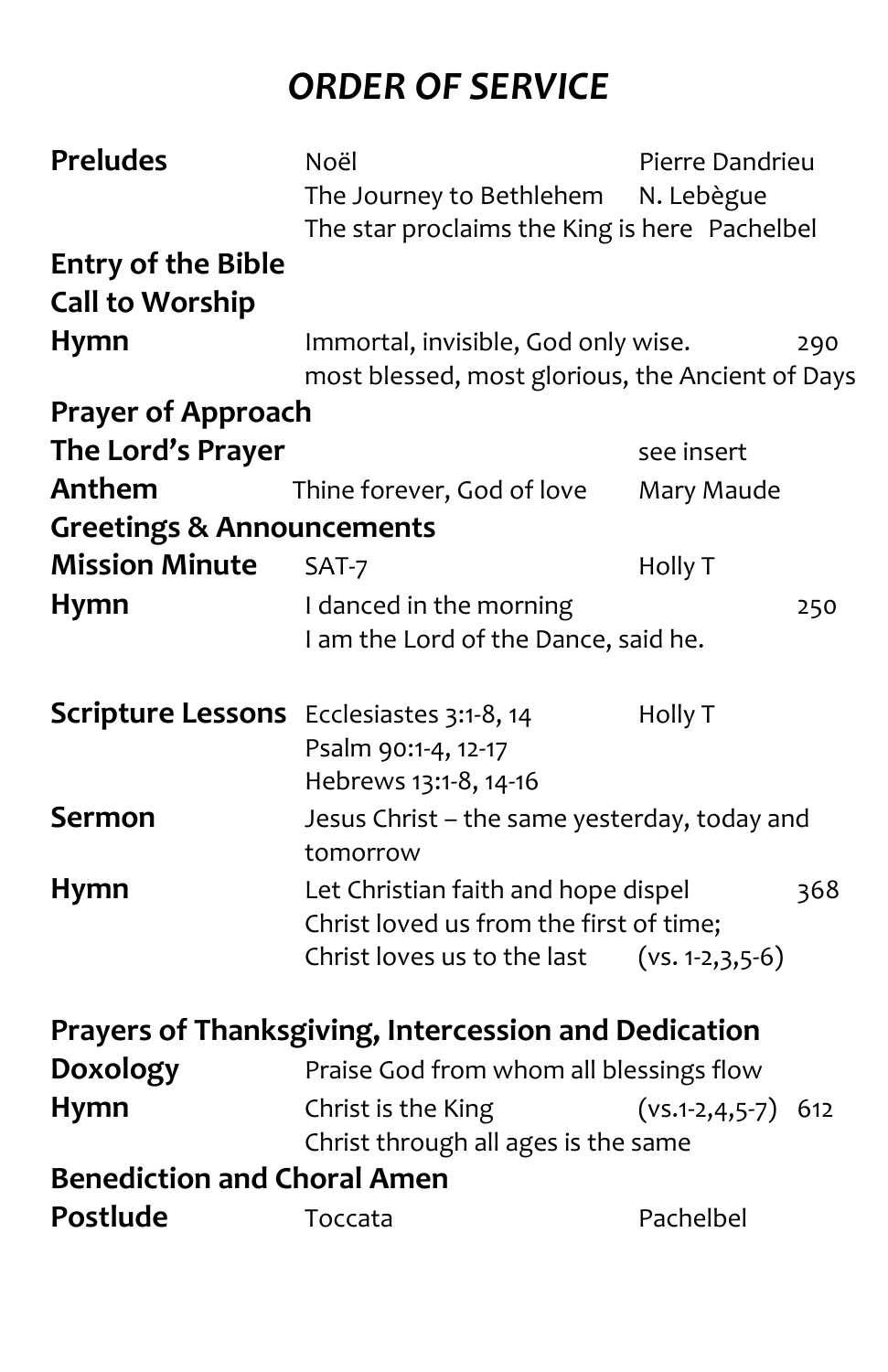#### **The Lord's Prayer**

Our Father, who art in heaven, hallowed be thy name. Thy kingdom come, thy will be done, on earth as it is in heaven. Give us this day our daily bread.

Forgive us our debts as we forgive our debtors.

And lead us not into temptation but deliver us from evil,

for thine is the kingdom, the power and the glory, for ever. Amen

## **SCRIPTURE LESSONS**

#### **Ecclesiastes 3:1-8, 14**

For everything there is a season, and a time for every matter under heaven:

a time to be born, and a time to die;

a time to plant, and a time to pluck up what is planted;

a time to kill, and a time to heal;

a time to break down, and a time to build up;

a time to weep, and a time to laugh;

a time to mourn, and a time to dance;

a time to throw away stones, and a time to gather stones together;

a time to embrace, and a time to refrain from embracing;

a time to seek, and a time to lose;

a time to keep, and a time to throw away;

a time to tear, and a time to sew;

a time to keep silence, and a time to speak;

a time to love, and a time to hate;

a time for war, and a time for peace.

I understand that whatever God does will endure for eternity; nothing can be added to it, nothing can be taken away. God makes it this way to keep reverence for the sacred alive in us.

## **Responsive Psalm 90:1-4; 12-17**

Lord, you have been our refuge from one generation to another.

> **Before the mountains were brought forth, or the land and the earth were born, from age to age you are God.**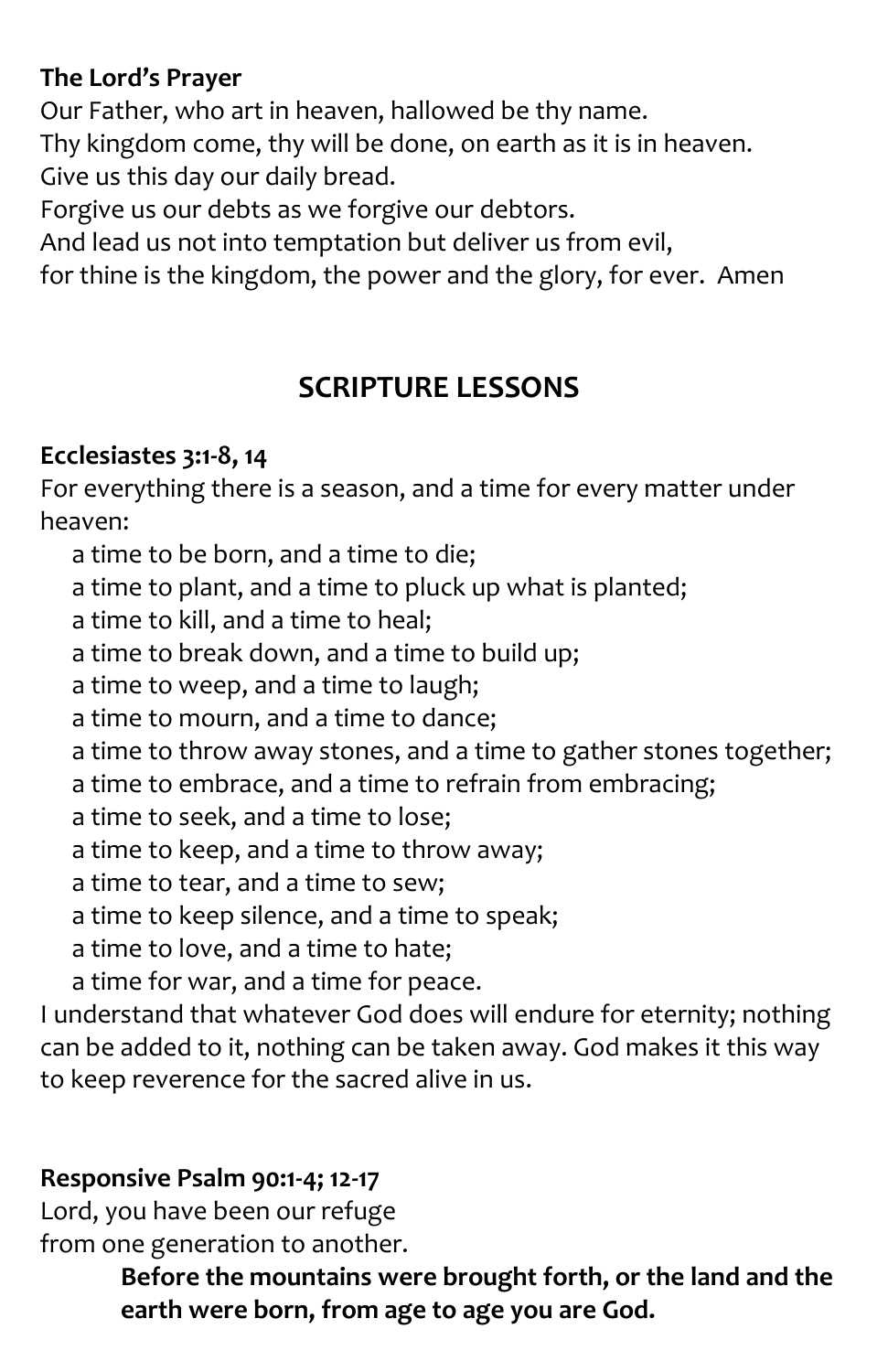You turn us back to the dust and say, "Go back, O child of earth."

> **For a thousand years in your sight are like yesterday when it is past, and like a watch in the night.**

So teach us to number our days

**that we may apply our hearts to wisdom.**

Return, O Lord; how long will you tarry?

**Be gracious to your servants.**

Satisfy us by your loving-kindness in the morning; so shall we rejoice and be glad all the days of our life.

**Make us glad by the measure of the days that you afflicted us and the years in which we suffered adversity.**

Show your servants your works and your splendour to their children.

### **May the graciousness of the Lord our God be upon us; prosper the work of our hands; prosper our handiwork.**

#### **Hebrews 13:1-8, 14-16**

Let mutual love continue. Do not neglect to show hospitality to strangers, for by doing that some have entertained angels without knowing it. Remember those who are in prison, as though you were in prison with them; those who are being tortured, as though you yourselves were being tortured. Let marriage be held in honour by all, and let the marriage bed be kept undefiled; for God will judge fornicators and adulterers. Keep your lives free from the love of money, and be content with what you have; for he has said, 'I will never leave you or forsake you.' So we can say with confidence,

'The Lord is my helper;

I will not be afraid.

What can anyone do to me?'

Remember your leaders, those who spoke the word of God to you; consider the outcome of their way of life, and imitate their faith.

Jesus Christ is the same yesterday and today and for ever. For here we have no lasting city, but we are looking for the city that is to come. Through him, then, let us continually offer a sacrifice of praise to God, that is, the fruit of lips that confess his name. Do not neglect to do good and to share what you have, for such sacrifices are pleasing to God.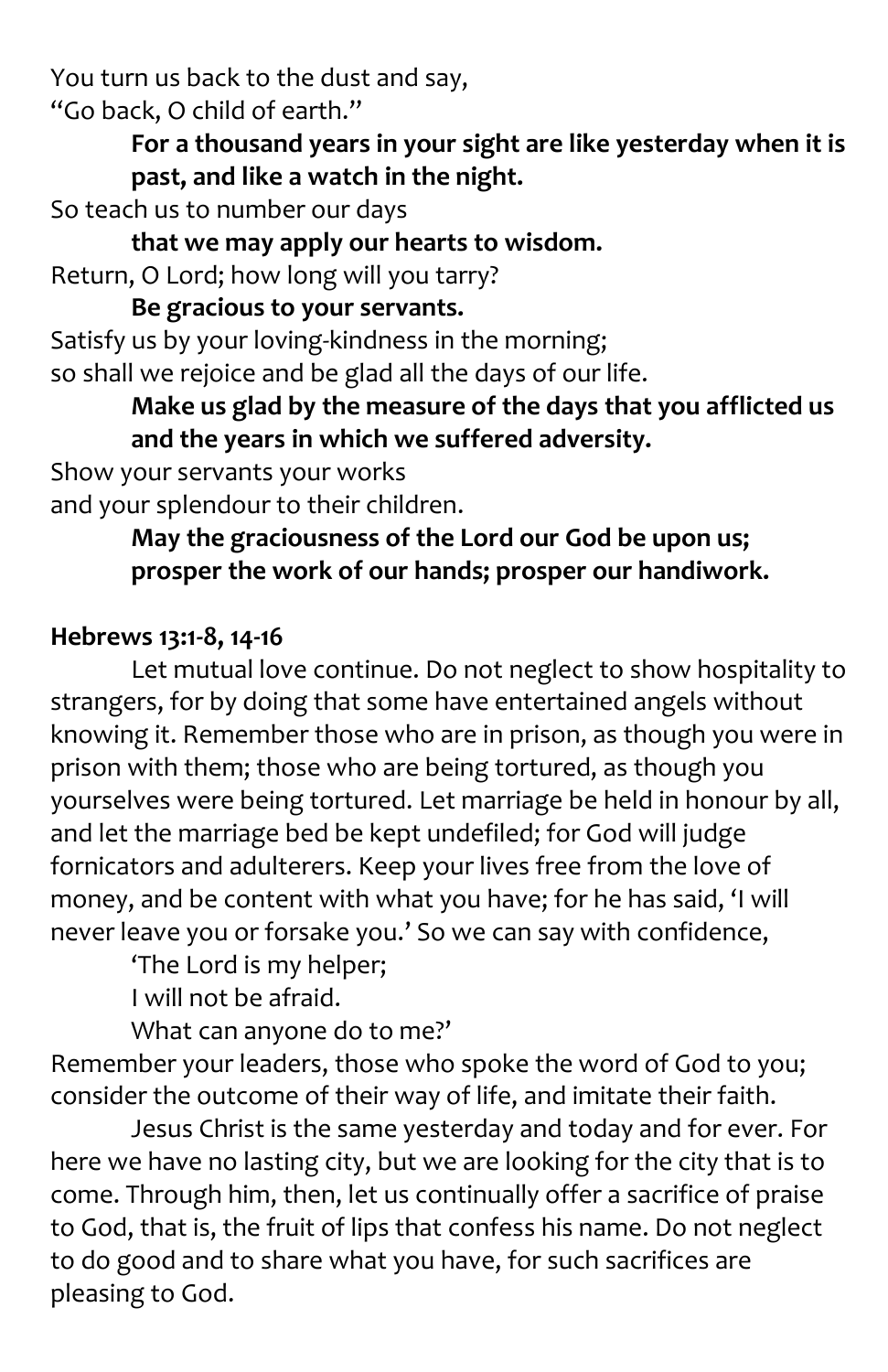## Anthem – Thine forever! God of love

Thine for ever! God of love, hear us from thy throne above; thine for ever may we be here and in eternity.

Thine for ever! O how blest they who find in thee their rest! Saviour, guardian, heavenly friend, O defend us to the end.

Thine for ever! Shepherd, keep us thy frail and trembling sheep; safe alone beneath thy care, let us all thy goodness share.

Thine for ever! Thou our guide, all our wants by thee supplied, all our sins by thee forgiven, lead us, Lord, from earth to heaven.

```
Mary Fawler Maude (1819-1913)
```
Concerning this hymn, Mrs. Maude says: -- "It was written in 1847 for my class in the Girls' Sunday School of St. Thomas, Newport, Isle of Wight, and published in 1848 at the beginning of a little book called 'Twelve Letters on Confirmation,' by a Sunday School Teacher, and reprinted in the Memorials, 1852."

## **NOTES FROM THE DIRECTOR OF MUSIC**

The wise men's journey to Bethlehem is indeed a long one and so we hear more music about their travels. The first and second **Preludes** are actually based on a Noël *Or nous dites Marie.* We hear first a portion of a Noël by Pierre Dandrieu (1664-1733) and then a treatment by Nicolas Lebègue (1630-1702) based on the same tune. The third **Prelude** is by the man who composed much more than a Canon in d, the great contemporary of J.S. Bach, Johann Pachelbel (1653-1706).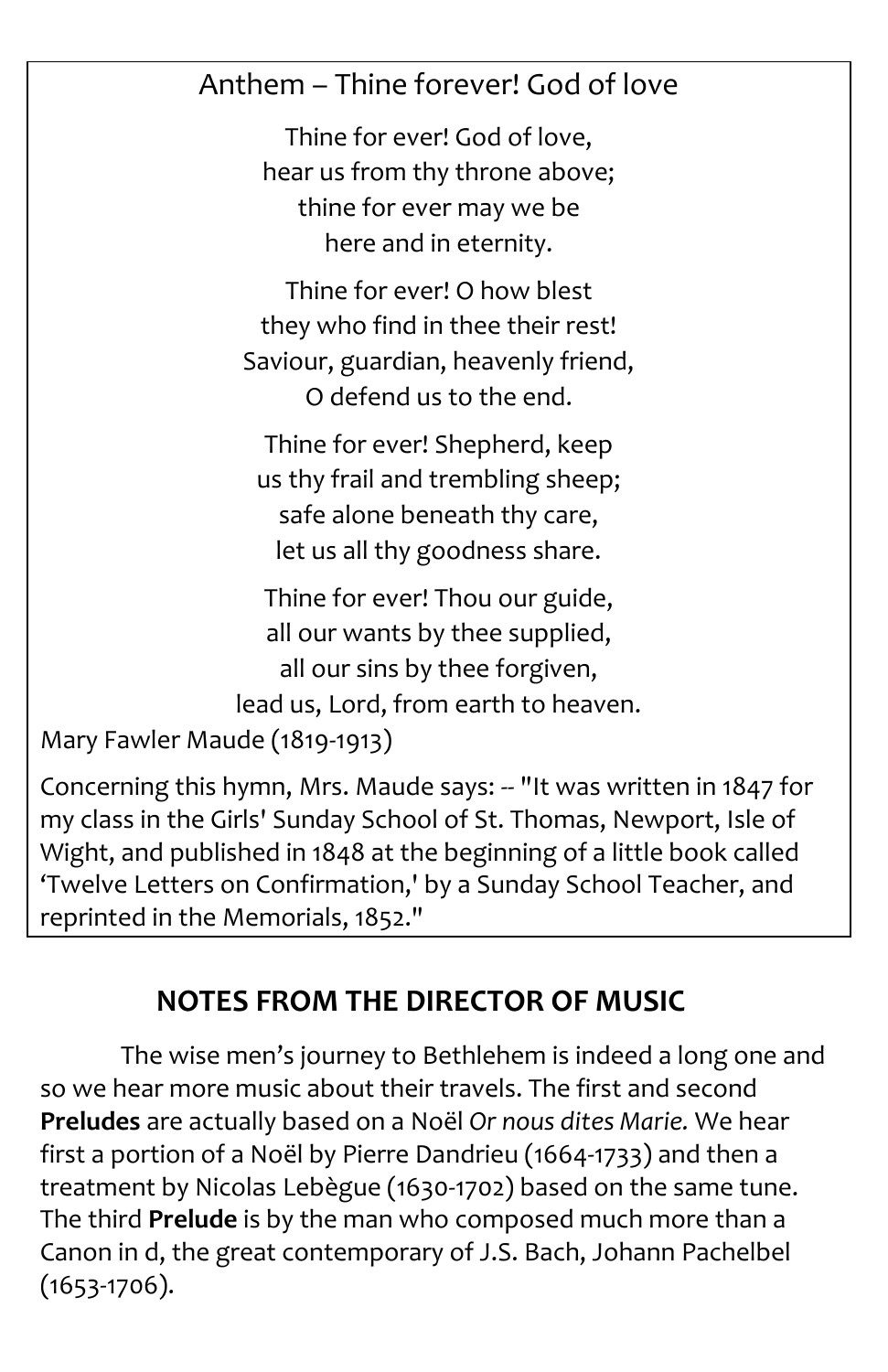There are some hymns that retain their popularity throughout several centuries. There are many that were once popular, but are largely forgotten today. One hymn that no longer appears in presentday hymn books is today's anthem, **"Thine forever".** Some, like me, might remember it from their youth, but by the 1960's it began to disappear from most hymn books. This is a great old hymn with the theme of God's eternal love, but apparently the hymn itself has not lasted forever.

One of the most curious organ stops, found on only a few organs, is the "Zimbelstern". It consists of a set of tiny bells which are struck at random using some kind of rotating wheel. There are many different kinds, but most have angel or cherub figures slowly whirling around as on a merry-go-round, striking bells as they go. The purpose of the zimbelstern is to add a tinkling effect to the music, most effectively used during the Christmas season. The idea of adding this stop to the pipe organ, probably originated in north Germany in the 17<sup>th</sup> century. It may well have been used as part of the original performance of Pachelbel's Toccata. Since St. Andrew's organ lacks a zimbelstern, for a similar effect, I have asked some of our junior members to ring some tiny toy bells during the **Postlude**.

## **ANNOUNCEMENTS**

#### **Monthly Bible Study (Zoom)**

Thursday, January 20, 10:30 am. An opportunity to gather with the minister and other to read through the Psalm 30. Zoom link [https://us02web.zoom.us/j/83112374364?pwd=TGY0WVdhOEpVaWZyN](https://us02web.zoom.us/j/83112374364?pwd=TGY0WVdhOEpVaWZyNk0wRWZ4OW9JZz09) [k0wRWZ4OW9JZz09](https://us02web.zoom.us/j/83112374364?pwd=TGY0WVdhOEpVaWZyNk0wRWZ4OW9JZz09)

#### **Something New - After Service Fellowship Online**

Having church on the couch may be the best we can enjoy right now, but many of us miss the fellowship, especially after the service. In response, beginning January 23, the Session is inviting you to join a 15 minute discussion with the Minister each Sunday at 11:45 a.m. after the livestream ends, followed by small groups for casual conversation. Here is the link!

[https://us02web.zoom.us/j/81854705429?pwd=cG5QY2FjWXl6KzJVSGx](https://us02web.zoom.us/j/81854705429?pwd=cG5QY2FjWXl6KzJVSGxQMytVUVlJQT09) [QMytVUVlJQT09](https://us02web.zoom.us/j/81854705429?pwd=cG5QY2FjWXl6KzJVSGxQMytVUVlJQT09) Meeting ID: 818 5470 5429 Passcode: 949221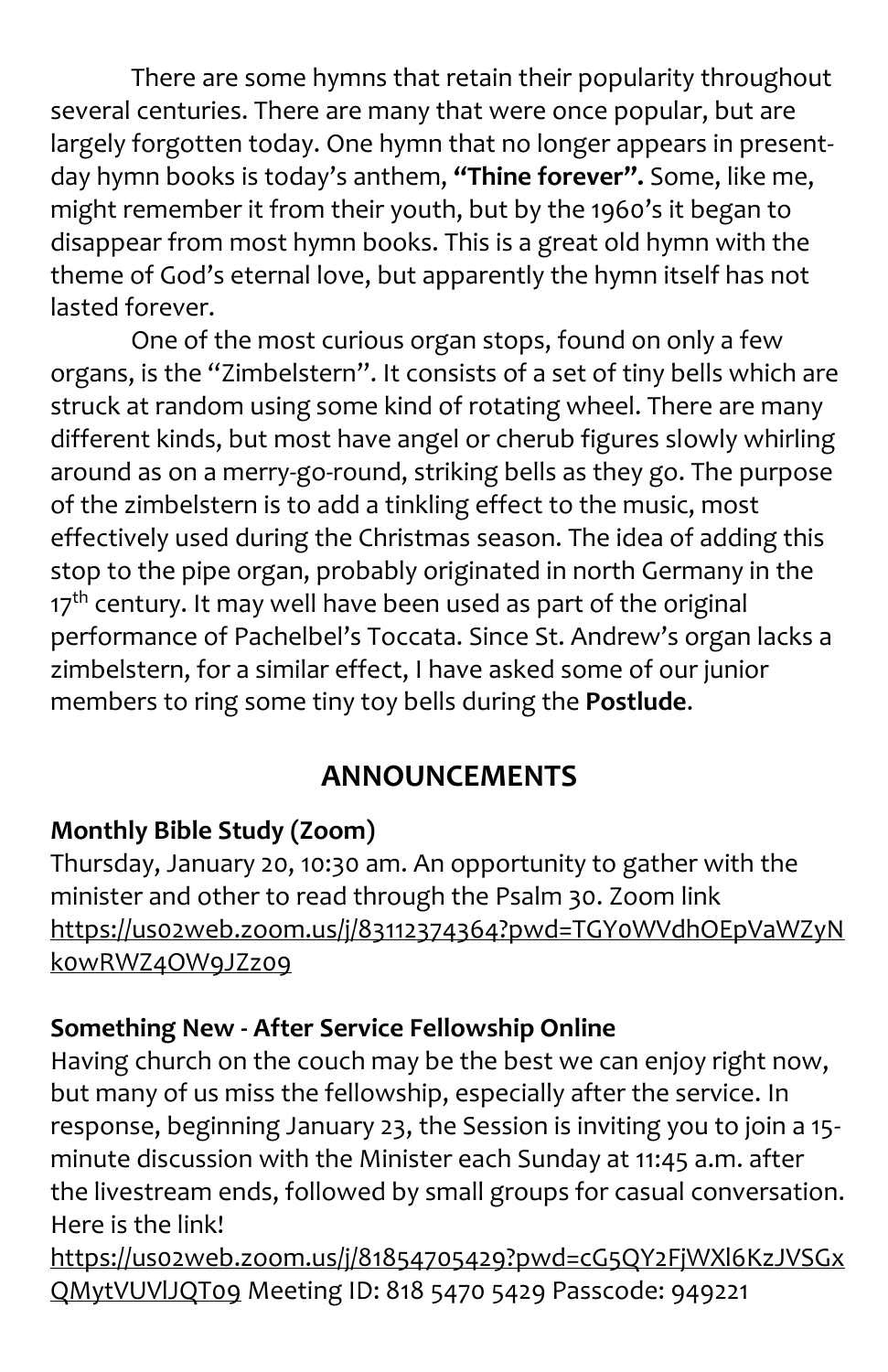And here is a phone number (may be long distance) +1 647 374 4685 or +1 647 558 0588 - Meeting ID: 818 5470 5429 Passcode: 949221

## **The Manse – Transitioning to Transitional Housing**

Ryandale has a new staff person assigned to the manse, and the first couple of residents moved in this past week!

This was preceded by a great deal of work to ready the manse to hand over to Ryandale. Labour was provided by various members of St. Andrew's, particularly Andy M and Andy V who each dedicated a week of their vacation, and contractors - various light fixtures and switches repaired or replaced, window panes fixed, wall cracks plastered, a bathroom renovated.

Unexpectedly, the wall-to-wall carpet had to be removed. To safeguard the heritage hardwood floors, we have decided to lay floating laminate. A grant of \$10,000 has been received by Ryandale from a donor through the United Way that will be applied to this project, leaving just over the same amount needed to complete the investment.

If you would like to financially support this and future work, you can contribute through St. Andrew's, either by cheque with 'Manse Project' in the memo line, or through our website, using the big blue Donate button.

## **Week of Prayer for Christian Unity - January 18-25**

This is an annual global ecumenical celebration when we are invited to pray for the unity of all Christians, to reflect on scripture together, and share in fellowship. The theme this year is: "We saw the star in the East, and we came to worship him" (Matthew 2:2). The Rev. Dr. Rima Nasrallah of the Middle East Council of Churches offers an excellent reflection on this theme here:

## https://www.youtube.com/watch?v=jfll4ul49hk

And these are links to two songs of praise presented by Inshallah, an Ontario based community choir committed to singing global songs. <https://www.youtube.com/watch?v=la7GUDLimUY>

<https://www.youtube.com/watch?v=dKiz6RULye0> More information is available at<https://www.weekofprayer.ca/>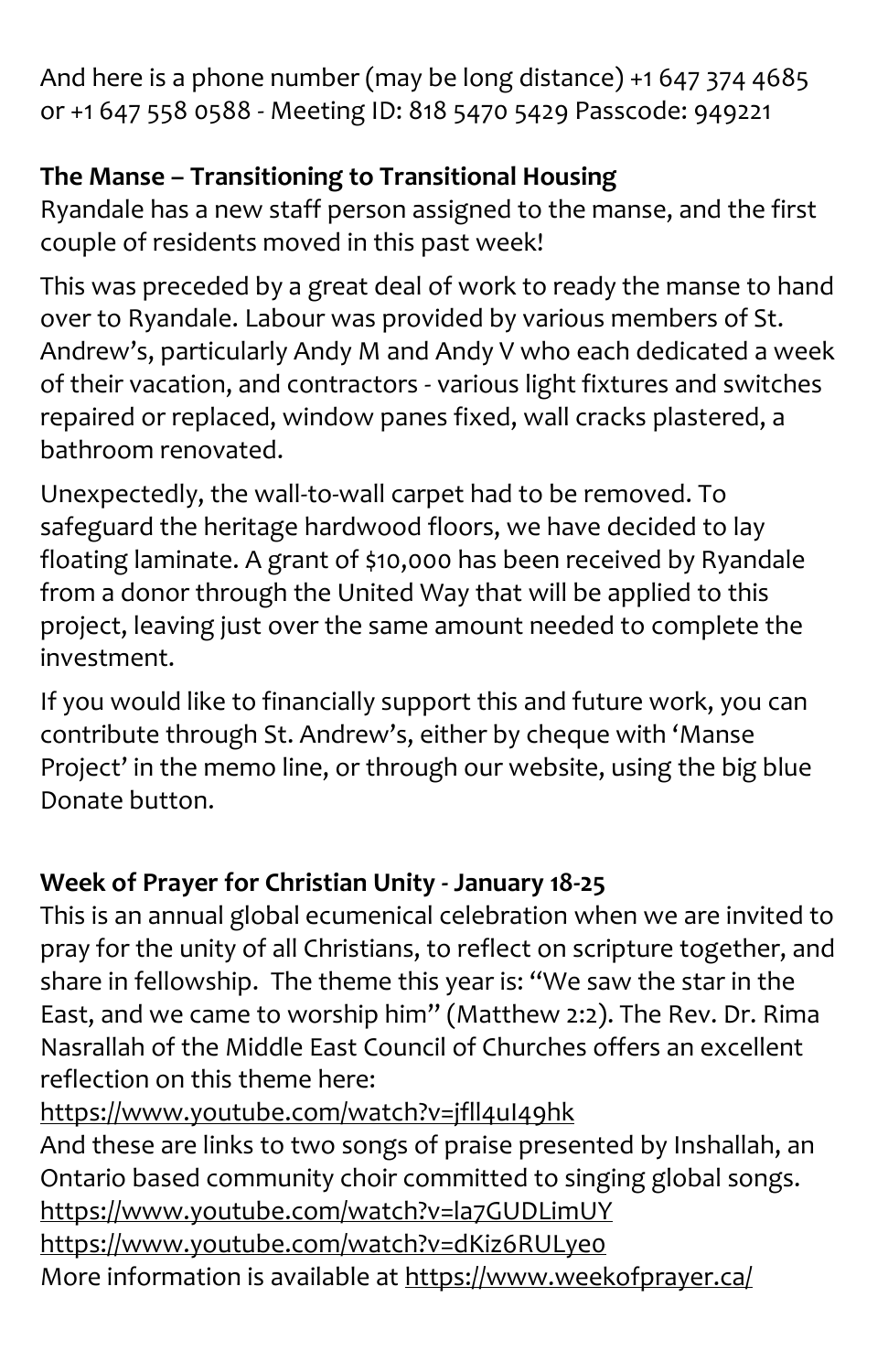### **The Bible for Doubters – Thursdays, February 3-March 24**

This is an online Zoom course offered by Presbyterian College (Montréal) that will explore some of the challenging texts of Old and New Testaments. Professor Karen Petersen Finch will offer insights into how these can be understood faithfully, how we can learn from them and grow in faith through them. See the introductory video at <https://vimeo.com/663933020>

We have taken out a congregational registration, and two members have already signed up – this will be free to you, but please leave your name and email with Lori-Kim in the church office by Jan 23. For more information, visit: https://vimeo.com/663933020 <https://www.presbyteriancollege.ca/2022/01/06/open-online-courses/>

#### **Calvin College Symposium on Worship**

January 31-February 4 This year online participation is free and open to all, but you need to register. Have a look at the wonderful selection of worship services based on The Beatitudes, and learning sessions and conversations on a variety of topics led by a variety of scholars and pastors. <https://worship.calvin.edu/symposium/>

#### **Planning Ahead - Lent In Plain Sight**

This is a new and highly acclaimed daily devotional book that looks at the Christian faith through ordinary, daily objects from shoes and oil to towels and stones, published by Presbyterian Publishing. It is available either in print (C\$20 from the church office) or digitally (C\$10). Have a look at the sample first days at the link below. [https://www.pcusastore.com/Content/Site119/FilesSamples/231976Len](https://www.pcusastore.com/Content/Site119/FilesSamples/231976LentinPla_00000136415.pdf) [tinPla\\_00000136415.pdf](https://www.pcusastore.com/Content/Site119/FilesSamples/231976LentinPla_00000136415.pdf)

#### **St. Andrew's Circle of Prayer**

Members of our congregation are requesting prayers for themselves, their families and neighbours, and for our world. Would you be willing to be part of a circle of prayerful support? Please contact Dorothy to join the Circle of Prayer or with any questions 613-767-2835 [dotmessenger@gmail.com](file:///C:/Users/Office/Downloads/dotmessenger@gmail.com)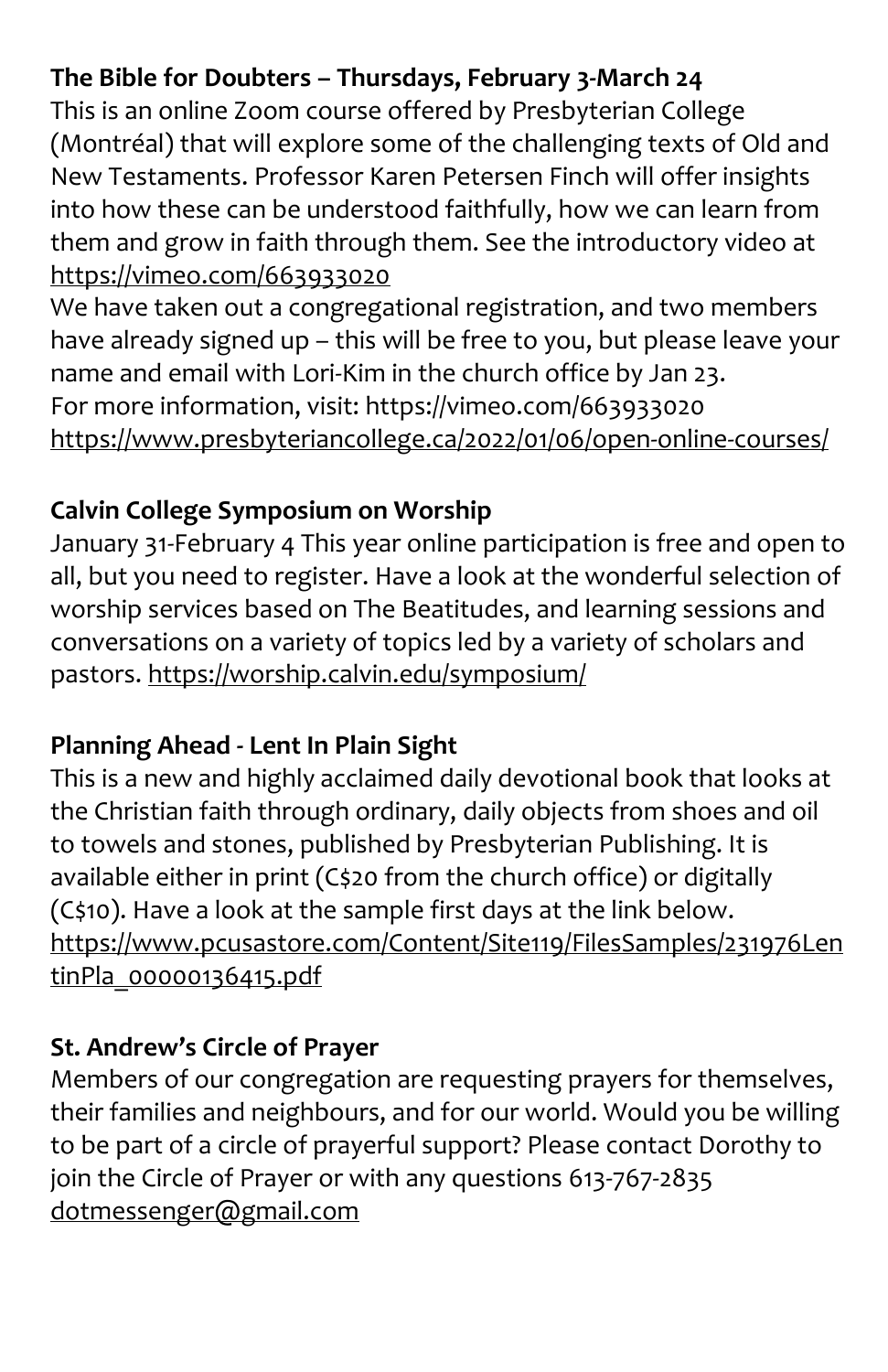#### **Food Basket**

During this time of online-only services, members are encouraged to consider financial gifts to Partners In Mission food bank, instead of our weekly preserved food collection. There is a link on our church website under 'Special Events'.

## **SERVING THIS MORNING**

**Beadle:** Larry M

**Vocalists:** Margaret, Meghan, Christopher H **Livestreaming:** Benjamin dO-V, Julilee S

Chair of Property and Maintenance – Dennis Tysick Treasurer – Paul Payne Chair of Trustees – John Marshall Clerk of Session – David Holland Office – Lori-Kim den Otter lorikim@standrewskingston.org Bookkeeper – Candace Gomes candace@standrewskingston.org Weekday Custodian – Glen Mercer Weekend Custodian – Larry Moore Director of Music – John Hall - johnhall@canadianpianos.ca The Rev. Andrew Johnston – [a.johnston@standrewskingston.org](mailto:a.johnston@standrewskingston.org)